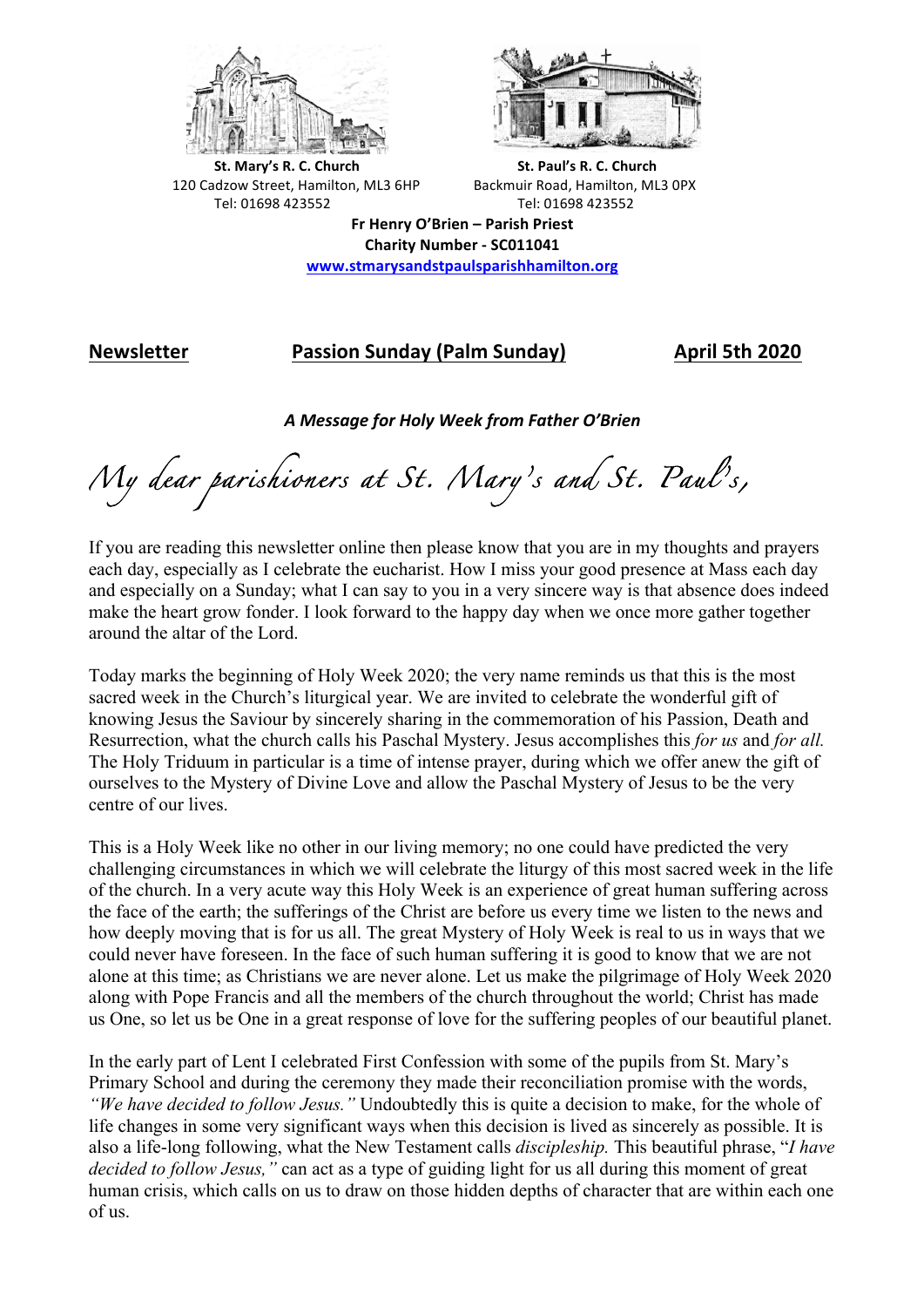Each day now we are witnessing the most wonderful outpouring of courageous compassion and care from so many people in our society and we pray for the grace to be among them, to respond with tender care to family, friends and neighbours, to children and young people, to the elderly and frail, to the poor and needy.

As I celebrate the Holy Week liturgy here at St. Mary's and St. Paul's without your immediate presence please know that I carry you and all who are dear to you in my heart. Please remember that I am here at home in the church house at St. Mary's and is anyone at St. Mary's and St. Paul's needs me in any way then I am here.

*With sincere affection, Father O'Brien* 

**Please share this message with parishioners who may not access the parish website**

## **Again I offer some online suggestions which you might find helpful:**

**A good point of reference** is the Vatican's website, www.vaticannews.va. This will enable you to follow Pope Francis' pastoral care of the church and the world in these most challenging days. It is well worth spending some time reading the Pope's reflections at his daily Mass and at other events. He is inviting the church and all people of good will to give a courageous response to this virus which is spreading throughout the world with such devastating effect. It is good to stay close to the Bishop of Rome in these days and to allow the successor of Peter to strengthen us.

#### **Times for the Vatican Liturgy in Holy Week (All times UK Time BST)**

**April 5, Palm Sunday, 10am April 9, Holy Thursday, Mass of the Lord's Supper, 5pm April 10, Good Friday, 5pm Liturgy of the Lord's Passion April 10, Way of the Cross, 8pm April 11, Easter Vigil Mass 8pm April 12 Easter Morning Mass 10am, followed by the Pope's blessing "urbi et orbe**

**A further valuable point of reference for us all in these days** is the Diocese of Motherwell website, www.rcdom.org.uk. Bishop Toal's communications with the people of the Diocese can be found there. The Bishop is holding the clergy and the people in his prayers and sends his prayerful concern to all. A good number of people are using their gifts and talents to provide information and links which may well be useful to you in various ways. Some parishes are able to stream the liturgy and this will enable you to participate in the Sunday liturgy and also the Holy Week liturgies which begin next Sunday.

### **The most recent addition concerns the Children's Liturgy for Palm Sunday**. **It can be accessed at https://youtube/sxctm/Ml\_V4**

#### **Please pray for those who have died recently**:

I would ask your prayers for my aunt, Mrs. Tess McMahon whose funeral service took place on Thursday and Mr. Silvio (Stevie) Ferri whose funeral service took place on Friday; please remember also